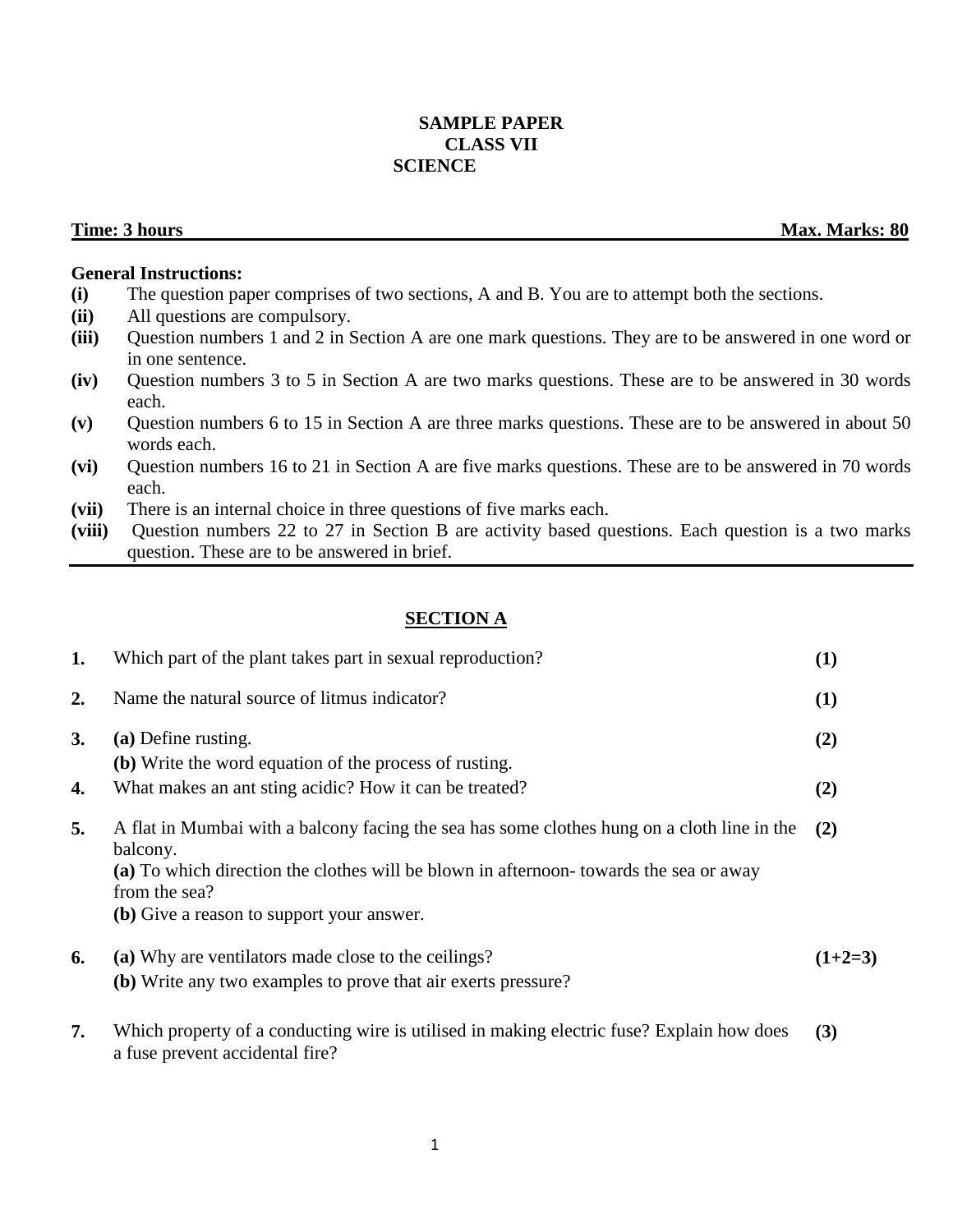| 8.  | (a) Name the process and the organ which helps in removing the following waste from the<br>body.                                                              | $(1+2=3)$   |
|-----|---------------------------------------------------------------------------------------------------------------------------------------------------------------|-------------|
|     | Carbon dioxide<br>$\mathbf{i}$ .<br>ii.<br>Urine                                                                                                              |             |
|     | (b) Why is it necessary to excrete waste products?                                                                                                            |             |
| 9.  | Give reasons for the following:                                                                                                                               | (3)         |
|     | (a) Convex lens is used as magnifying glass.                                                                                                                  |             |
|     | (b) Soap bubble appears colourful.                                                                                                                            |             |
|     | (c) Headlights of cars and scooters are concave in shape.                                                                                                     |             |
| 10. | (a) Mention the mode of seed dispersal in<br>Castor<br>1.                                                                                                     | $(1+2=3)$   |
|     | ii.<br>Balsam<br>(b) Mention any two benefits of seed dispersal for plants.                                                                                   |             |
|     |                                                                                                                                                               |             |
| 11. | Mention any three differences between breathing and respiration.                                                                                              | (3)         |
|     |                                                                                                                                                               |             |
| 12. | Explain the various steps that lead to the formation of a cyclone.                                                                                            | (3)         |
| 13. | Differentiate the following on the basis of their function. (Write one difference)                                                                            | (3)         |
|     | (a) Artery and vein<br>(b) red blood cells and patelets                                                                                                       |             |
|     | (c) atrium and ventricle                                                                                                                                      |             |
| 14. | (a) Explain why we feel hungry after doing physical activities.                                                                                               | $(2+1=3)$   |
|     | (b) Why do we often sneeze when we inhale a lot of dust-laden air?                                                                                            |             |
|     |                                                                                                                                                               |             |
| 15. | (a) Which vascular tissues help in the transport of water, minerals and food in plants?<br>(b) How transpiration is useful for plants? (Write any two points) | $(1+2=3)$   |
| 16. | (a) Draw schematic diagram showing circulation of blood in humans and label the                                                                               | $(4+1=5)$   |
|     | following parts:                                                                                                                                              |             |
|     | Pulmonary artery<br>i.                                                                                                                                        |             |
|     | ii.<br>Pulmonary vein                                                                                                                                         |             |
|     | iii.<br>Lungs                                                                                                                                                 |             |
|     | Capillaries<br>iv.                                                                                                                                            |             |
|     | (b) State any one important function of blood.                                                                                                                |             |
| 17. | (a) Explain how rain water turns acidic.                                                                                                                      | $(2+2+1=5)$ |
|     | (b) Write the chemical name of the following                                                                                                                  |             |
|     | Acid present in each cell of our body<br>i.                                                                                                                   |             |
|     | Substance used to cure acidity<br>ii.                                                                                                                         |             |
|     |                                                                                                                                                               |             |

2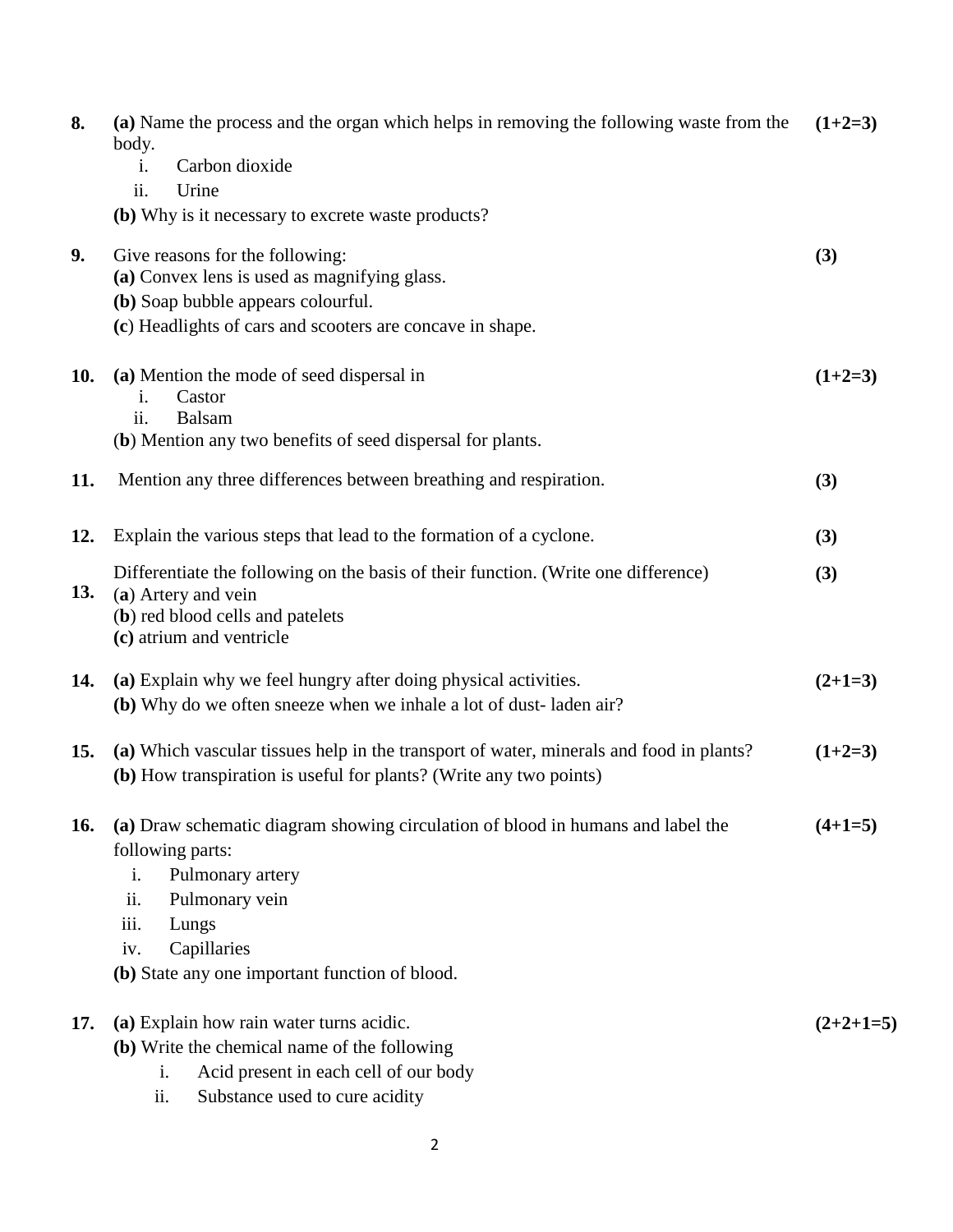- iii. Acid responsible for sourness of curd.
- iv. Substance used to neutralize acidic soil
- **(c)** Mention the change in colour observed when china rose indicator is added to a soap solution. What does it indicate about the nature of soap solution?

| 18. |                                                                                                              | (a) Draw a ray diagram to show the path of light through concave lens.                     | $(2+2+1=5)$ |  |  |
|-----|--------------------------------------------------------------------------------------------------------------|--------------------------------------------------------------------------------------------|-------------|--|--|
|     |                                                                                                              | (b) What will be the nature and the size of the image when the object is placed            |             |  |  |
|     | i.                                                                                                           | very close to a concave mirror                                                             |             |  |  |
|     | ii.                                                                                                          | far away from a convex mirror                                                              |             |  |  |
|     |                                                                                                              | (c) Give one use of concave mirror.                                                        |             |  |  |
| 19. |                                                                                                              | (a) write the word equation involved in the following                                      | $(3+2=5)$   |  |  |
|     |                                                                                                              | (i) breakdown of glucose in the presence of oxygen.                                        |             |  |  |
|     |                                                                                                              | (ii) breakdown of glucose in the muscle cell.                                              |             |  |  |
|     |                                                                                                              | (b) Explain how the movement of ribs and diaphragm occurs during breathing.<br><b>OR</b>   | $(4+1=5)$   |  |  |
|     |                                                                                                              | (a) Explain how the exchange of gases takes place in the following                         |             |  |  |
|     | (i) cockroach                                                                                                |                                                                                            |             |  |  |
|     | (ii)earthworm                                                                                                |                                                                                            |             |  |  |
|     |                                                                                                              | (b) What would happen if a plant is overwatered?                                           |             |  |  |
| 20. |                                                                                                              | (a) Define the term 'Fertilisation'. State any two changes that occur in flower after      | $(3+2=5)$   |  |  |
|     | fertilisation.                                                                                               |                                                                                            |             |  |  |
|     |                                                                                                              | (b) Name the form of asexual reproduction that occurs in the following                     |             |  |  |
|     | $\mathbf{i}$ .                                                                                               | Yeast                                                                                      |             |  |  |
|     | ii.                                                                                                          | Spirogyra                                                                                  |             |  |  |
|     | iii.                                                                                                         | Turmeric                                                                                   |             |  |  |
|     | iv.                                                                                                          | Mosses                                                                                     |             |  |  |
|     |                                                                                                              | <b>OR</b>                                                                                  |             |  |  |
|     | (a) Define the term 'Pollination'. Write two differences between self-pollination and cross-<br>pollination. |                                                                                            |             |  |  |
|     | (b) Write the significance of following features in a pollen grain:                                          |                                                                                            |             |  |  |
|     | i.                                                                                                           | Presence of protective coat                                                                |             |  |  |
|     | ii.                                                                                                          | Light weight                                                                               |             |  |  |
| 21. |                                                                                                              | (a) What do you mean by 'overloading' and 'short circuit' in an electric circuit?          | $(2+2+1=5)$ |  |  |
|     |                                                                                                              | (b) State the factors which affect the amount of heat produced in a current carrying wire. |             |  |  |

**(c)** Name any two electrical devices which work on heating effect of electric current.

 **OR**